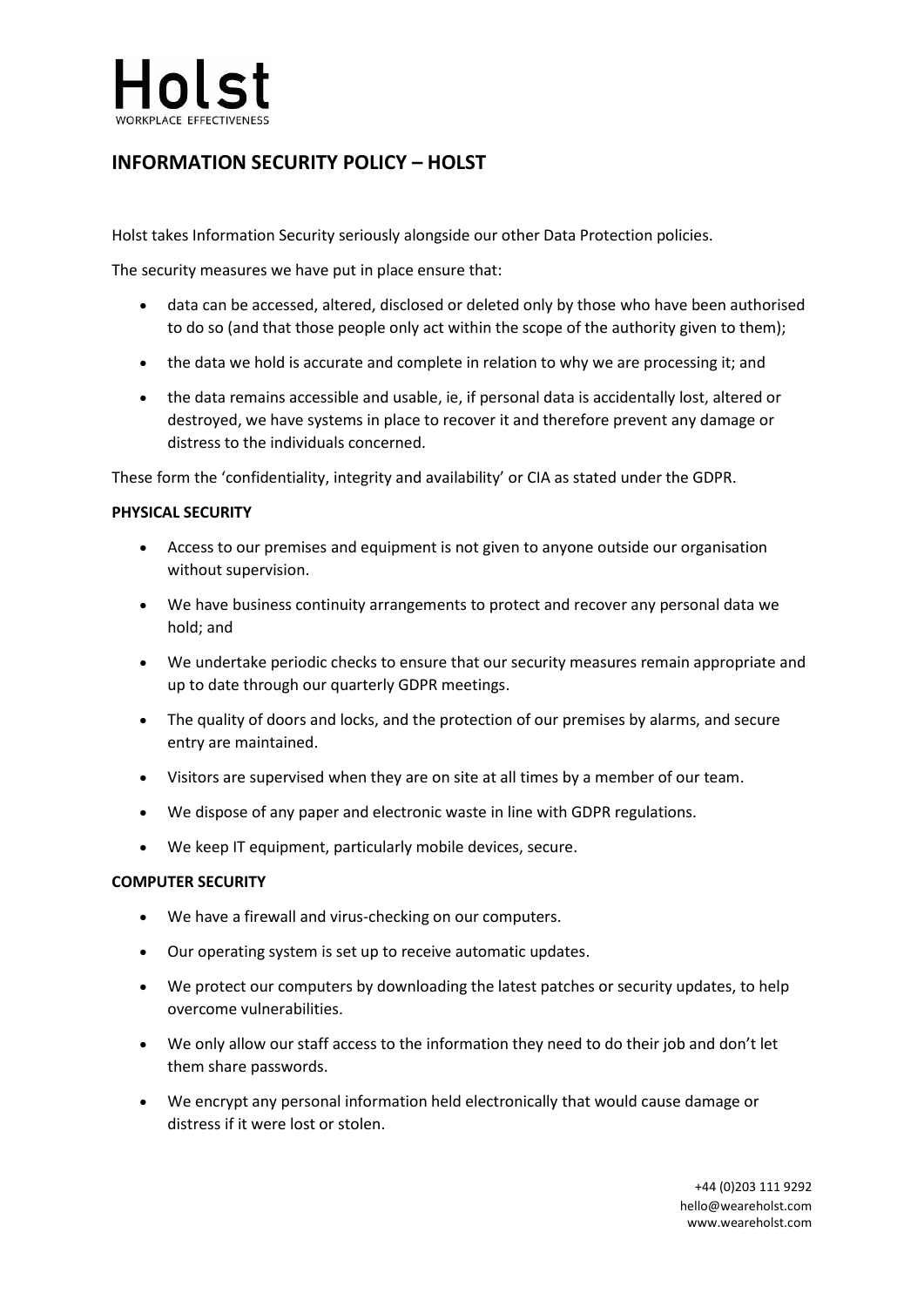

- We take regular back-ups of the information our computer system and keep them in a separate place so that if we should lose our computers, we don't lose the information.
- We securely remove all personal information before disposing of old computers (by using technology or destroying the hard disk).
- We regularly check the data we hold and delete any "old" data.

#### **EMAIL SECURITY**

- We will check the right email address is selected before sending personal data.
- We will ensure that we use blind carbon copy (bcc), not carbon copy (cc) when sending to multiple addresses so as not to reveal recipient addresses.
- Group email addresses will be checked before sending to ensure the message goes to the appropriate audience.
- We will only send a sensitive email to a secure recipient.

#### **FAX SECURITY**

• We do not fax personal data

#### **COLLEAGUE TRAINING AND SECURITY**

We have trained our colleagues as follows:

- they know what is expected of them in terms of Data Protection and Information Security
- to be wary of people who may try to trick them into giving out personal details;
- they are aware that they can be prosecuted if they deliberately give out personal details without permission;
- to use a strong password these are long (at least seven characters) and have a combination of upper and lower case letters, numbers and the special keyboard characters like the asterisk or currency symbols;
- not to send offensive emails about other people, their private lives or anything else that could bring your organisation into disrepute;
- not to believe emails that appear to come from our bank that ask for account, credit card details or passwords (a bank would never ask for this information in this way);
- not to open spam not even to unsubscribe or ask for no more mailing we ask them to use the "report spam and unsubscribe" and/or delete permanently